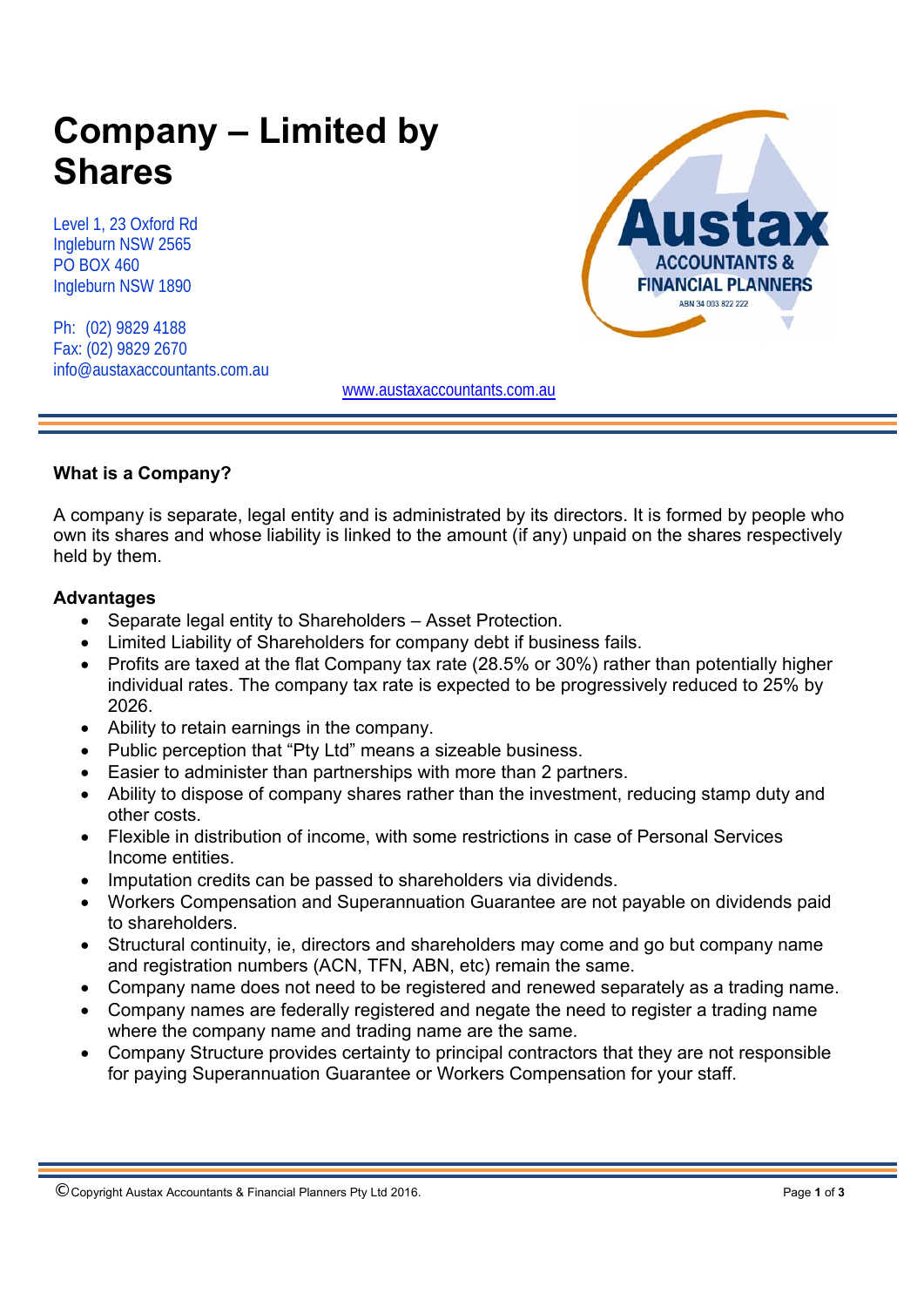### **Disadvantages**

- Cost of establishing and maintaining is higher than some alternative business structures.
- Not everyone can be a Company Director (see below).
- Director's potential liability in case of negligence or insolvent trading.
- Director's can be made personally liable for unpaid taxes, and employee superannuation guarantee contributions.
- Payments to Directors are treated as wages and are liable for Workers Compensation, Superannuation Guarantee and Payroll Tax.
- Workers Compensation Insurance is compulsory if annual wages exceed minimum threshold.
- Tax losses cannot be distributed to shareholders.
- More compliance issues with regard to Corporations Law & Accounting standards.
- Not eligible for general 50% Capital Gains Tax concession.
- Assets must be kept separate from those of the directors/shareholders.
- Liability for Fringe Benefits Tax on non cash benefits provided to directors, eg, company car.
- Alienation of Personnel Services Income rules may limit deductions and reduce effectiveness of structure.

#### **Who can be a Director?**

Any individual who is at least 18 years old can be the director of a company. However you cannot act as a director without court consent if you;

- Are an undischarged bankrupt,
- Are subject to an arrangement under Part X of the Bankruptcy Act 1966 (Cth).
- Have been convicted of an offence involving fraud within the past five years.
- Have been convicted of an offence involving a breach of your duties as a director such as insolvent trading within the past five years.
- Are banned by ASIC from being a company director.

If you were imprisoned for any of the convictions outlined above, you must not manage a company within five years after your release from prison.

#### **Compliance Requirements**.

- ASIC annual return & annual fee (approx \$249/annum) payable to ASIC.
- Any changes in Directors/Shareholders details or company structure must be reported to ASIC within 28 days.
- ABN registration.
- Tax File Number application.
- GST registration (if applicable).
- BAS monthly or quarterly (if applicable).
- Income Tax Return Yearly.
- Fringe Benefits Tax Return Yearly (if applicable).
- Company assets must be kept separately from those of Directors/ Shareholders.
- Financial Statements must be prepared annually in required format.